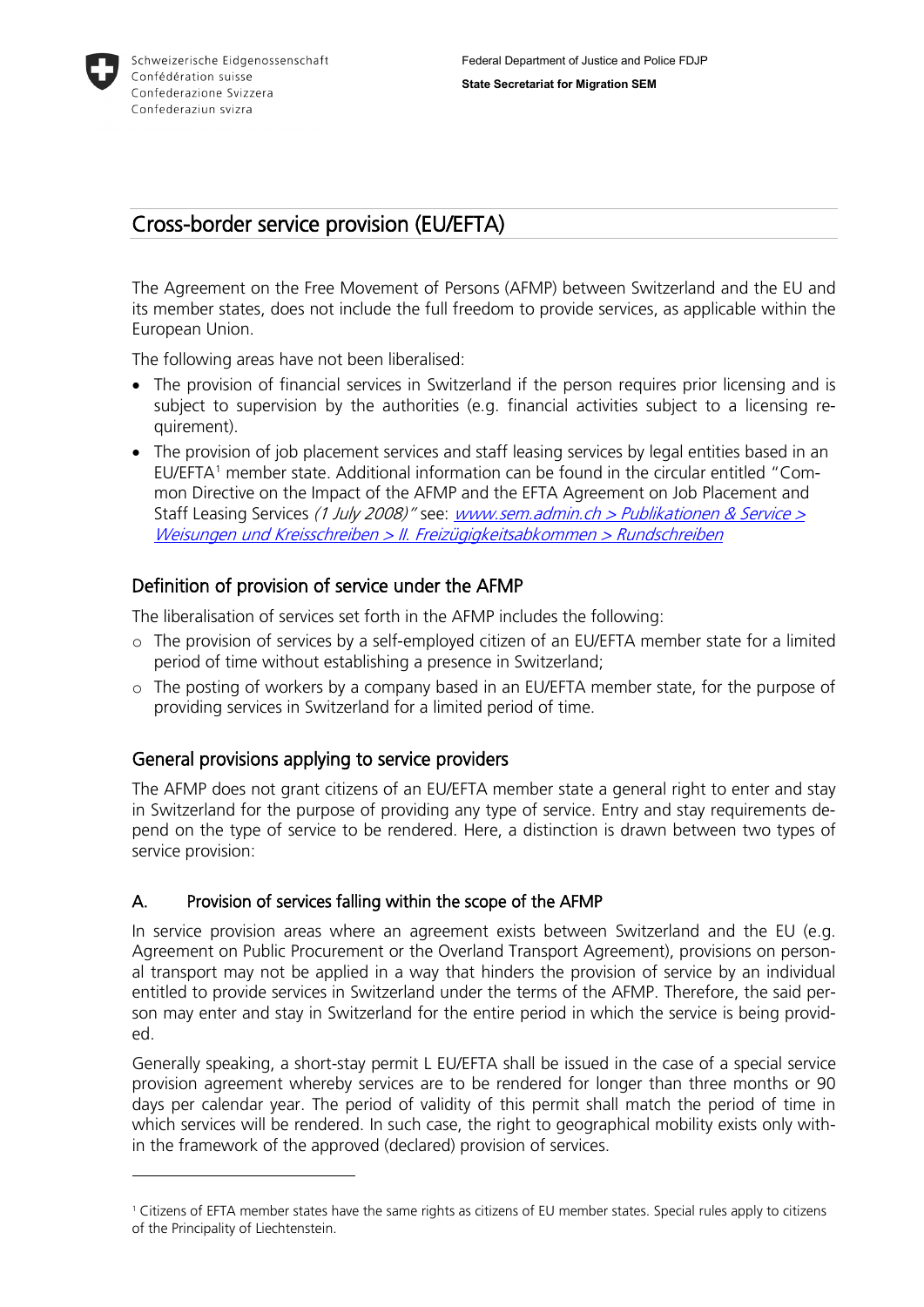No permit is needed for the provision of services lasting no more than three consecutive months or 90 effective working days per calendar year. However, if services will be provided for longer than 8 days per calendar year, an online notification form needs to be sent to the local cantonal authorities. Click on the link to the *[notification procedure](https://meweb.admin.ch/meldeverfahren/?request_language=en)* to register. The notification form must be submitted to the cantonal authorities no later than eight days before commencement of work.

### B. Provision of services falling outside the scope of the AFMP

#### I. Provision of services for less than 90 days

In areas not covered by a service provision agreement between Switzerland and the EU, service providers have the right to provide services for no more than three months or 90 days per calendar year (e.g. to carry out assembly work in Switzerland). This 90-day per calendar year threshold applies per service provider (person) and per company. It does not matter how many workers a company posts to Switzerland per day – only one day will be subtracted from the company's 90-day limit.

Under the Posted Workers Act, the working conditions and salaries of posted workers must match labour standards in Switzerland.<sup>[2](#page-1-0)</sup>

No permit is needed for the provision of services lasting no more than 90 effective working days per calendar year. However, an online notification form needs to be sent to the local cantonal authorities. Click on the link to register: [https://meweb.admin.ch/meldeverfahren/?request\\_language=en](https://meweb.admin.ch/meldeverfahren/?request_language=en)

An online notification needs to be sent to the local cantonal authorities in the case of selfemployed service providers and posted workers wishing to provide services for longer than 8 days per calendar year. The notification must be submitted to the cantonal authorities no later than eight days before commencement of work. Click on the link to the *[notification procedure](https://meweb.admin.ch/meldeverfahren/?request_language=en)* to register.

For the following economic branches, an online notification must be submitted on the first day of work, regardless of the duration of the provision of services:

- o Building construction and civil engineering and secondary contract work
- o Gardening and landscaping
- o Hotel, restaurants and catering
- o Cleaning in industry and private households
- o Monitoring and security services
- $\circ$  Travelling professions<sup>[3](#page-1-1)</sup>
- o Sex industry

-

Workers who are citizens of a country that is not an EU/EFTA member state may only be posted to Switzerland if they have a standard work permit issued by an EU/EFTA member state. This criterion is deemed met if the individual has held a standard or permanent residence permit in that country for at least twelve months.

<sup>2</sup> Posting - [Welcome to posting.admin.ch](https://entsendung.admin.ch/cms/content/willkommen_en)

<span id="page-1-1"></span><span id="page-1-0"></span><sup>&</sup>lt;sup>3</sup> Exception: circus operators and market traders only have to submit a notification form if work lasts longer than eight days.